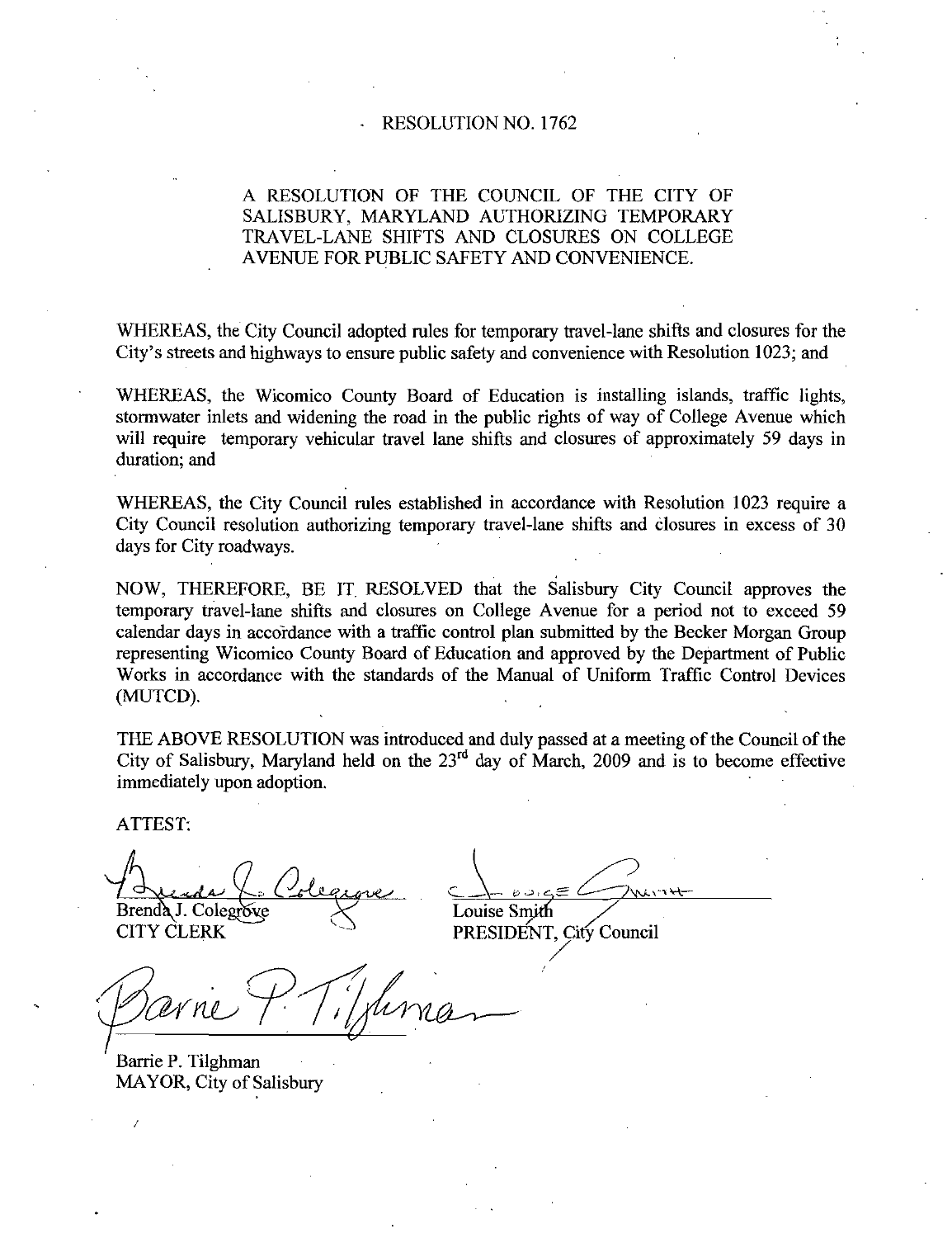

<sup>A</sup> Team of Teams **Making a Difference!** 

#### **February 25, 2009**

repruary 25, 2009<br>Memorandum To: John Pick, City Administrator through Jim Caldwell, P.E. February 25, 2009<br>
Memorandum To: John Pick, City Administrator through Jim Calc<br>
Director, Salisbury Public Works<br>
Purpose: To provide information to the Mayor's Office and City C

Purpose: To provide information to the Mavor's Office and City Council on a proposed Traffic Control Plan for the James M. Bennett High School project.

## Discussion

- <sup>o</sup> The Becker Morgan Group on behalf of the Wicomico County Board of Education has submitted a proposed Traffic Control Plan for the James M Bennett High School Project for approval
- o This Traffic Control Plan approval request is inclusive of Phases 3-7.<br>
o Phases 1 and 2 were previously approved by the Mayor's Office via a
- Bennett High School Project for approval.<br>
 This Traffic Control Plan approval request is inclusive of Phases 3-7.<br>
 Phases 1 and 2 were previously approved by the Mayor's Office via a<br>
separate Traffic Control Plan due years separation
- o The request from Becker Morgan Group is attached along with Drawings years separation.<br>The request from Becker Morgan Group is attached along with Drawin<br>EX-1, EX–2, and a revised proposed phasing plan for clarification and<br>information purposes. information purposes
- $\circ$  The proposed work would be performed in phases with lane shifts, lane closures, flagging operations and barricades as to not require a total closure of College Avenue.
- The work in question is scheduled to be performed during the summer months (starting June 11, 2009); therefore minimizing disruption to Wicomico County Schools and Salisbury University traffic flows.
- o The total duration of the request is 59 calendar days and will therefore require City Council approval in accordance with City Council Resolution # 1023 dated October 27, 2003
- <sup>o</sup> <sup>I</sup> have reviewed the aforementioned pages of the Traffic Control Plan as well as the letter from Becker Morgan Group and recommend their proposal be approved as requested
- $\circ$  Unless you or the Mayor, have further questions, please forward this memorandum to the City Council. For additional questions you may have, I cologies, flagging operations and barricades as to not require a total<br>closures, flagging operations and barricades as to not require a total<br>closure of College Avenue.<br>The work in question is scheduled to be performed dur

}<br>Mar<br>'

 $\mathbb{G}\mathbb{E}$  I V  $\mathbb{E}$ 

Respectfully submitted

trank tonnis Frank Ennis Technical Services Manger



DEPUTY DIRECTOR

DIRECTOR

Government Office Building 125 North Division Street Salisbury, MD 21801-4940 Government<br>125 North i<br>Salisbury, MI<br>Phone: (4<br>Fax: (4<br>www.ci.salisbury.md.u

Phone: (410) 548-3170

Fax: (410) 548-3107

www.ci.salisbury.md.us/publicworks/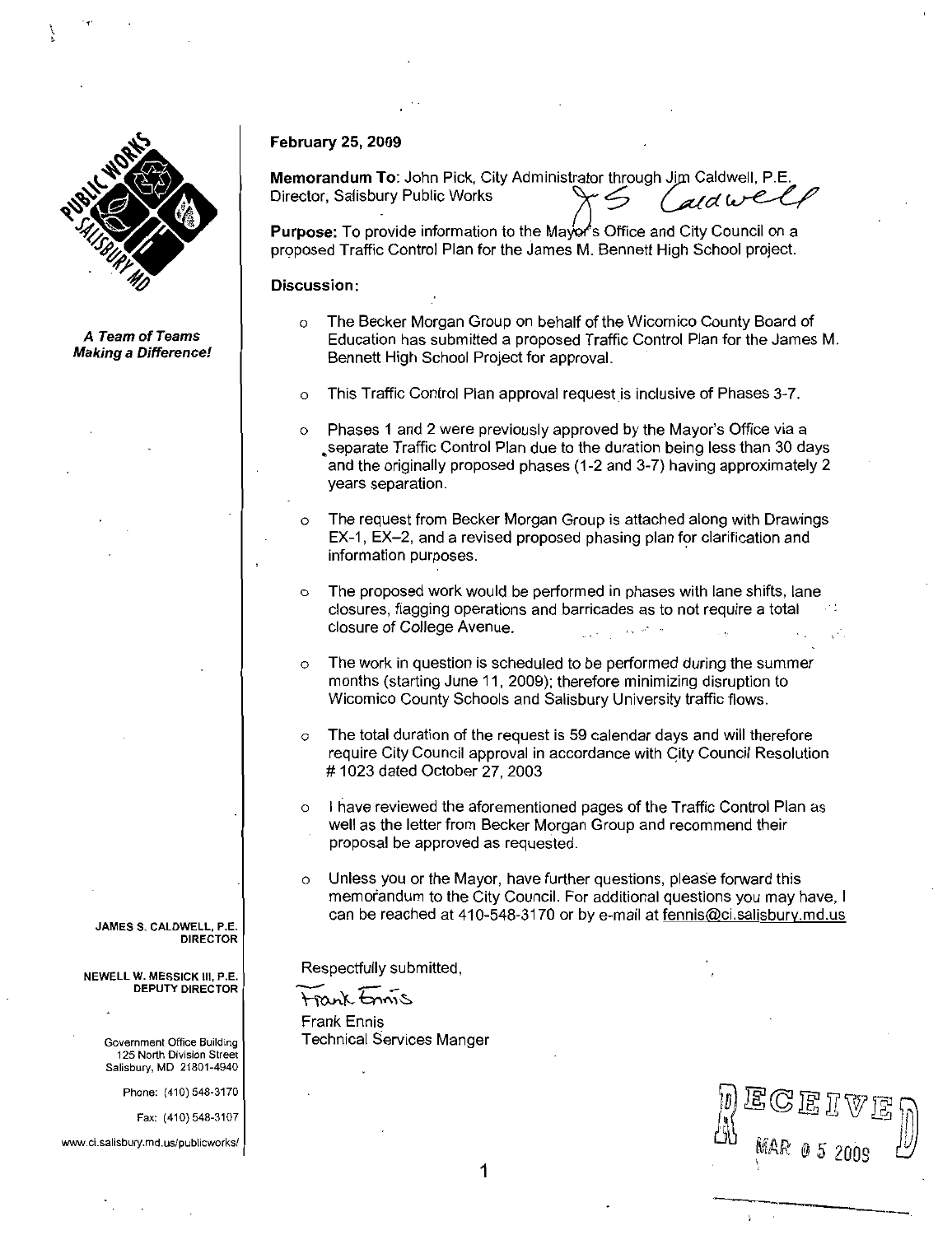Enclosures: Proposed Resolution Proposed Resolution<br>Becker Morgan Group's Letter<br>TCP page EX-1<br>TCP page EX-2 Toposed Trouble<br>Becker Morgan Group's Lett<br>TCP page EX-2<br>TCP Proposed Phasing Plan

Cc: Lee Beauchamp, EIT

2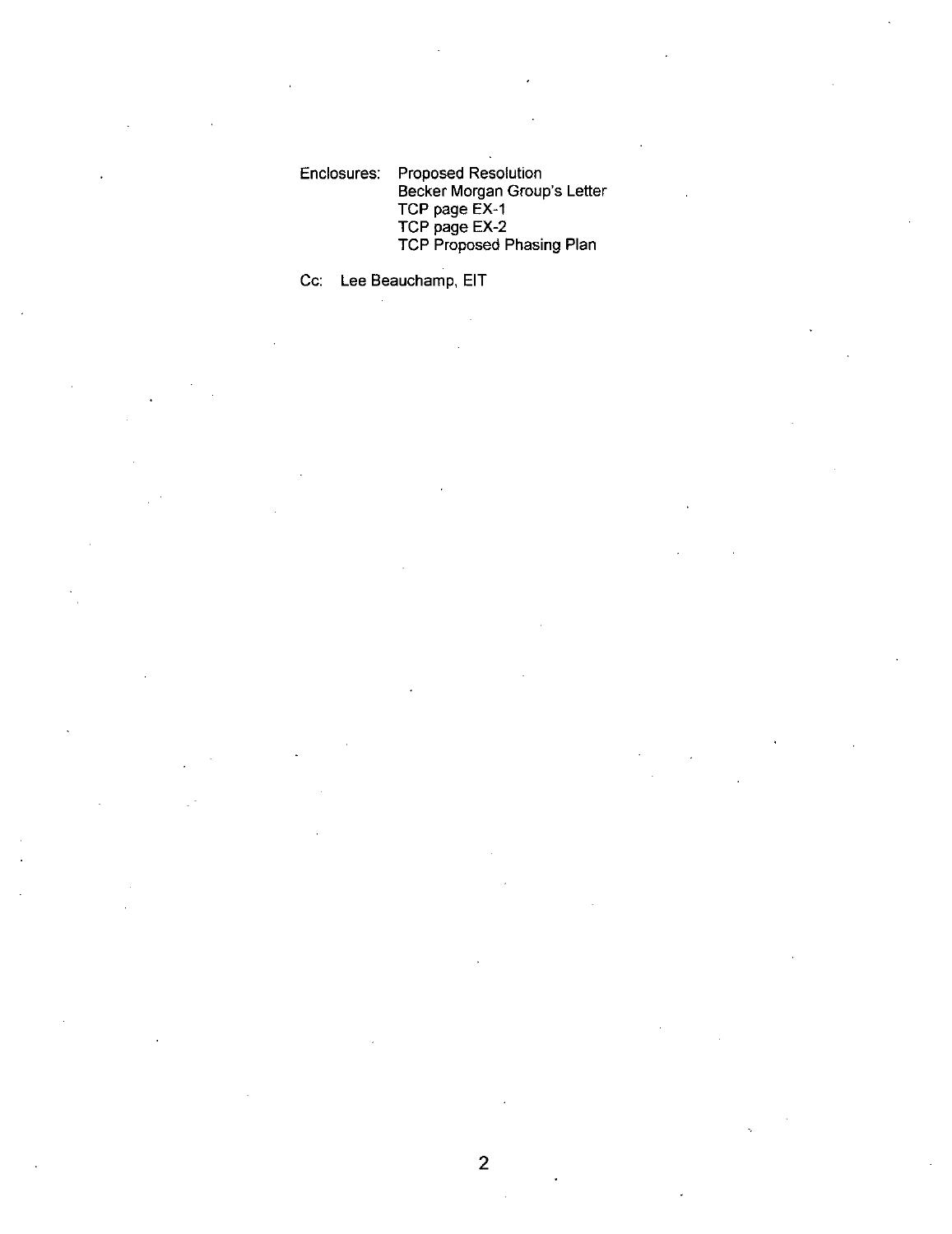

ARCHITECTURE ENGINEERING

PLANNING OUR **CLIENTS' SUCCESS**  February 26, 2009

Mr. Frank L Ennis Manager Construction/Technical Support City of Salisbury Public Works 125 N. Division Street Salisbury, MD 21801-4940

Re: **Traffic Control Plan JAMES M. BENNETT HIGH SCHOOL** Salisbury, Maryland 2006037.00 Site Plan Number: 06-049

Dear Frank:

On behalf of our client, the Wicomico County Board of Education, Becker Morgan Group requests the approval of the enclosed Traffic Control Plans.

RECEIVED

FEB 27 2009

**SALISBURY PUBLIC WORKS** 

As we have discussed, the Construction Manager, Whiting-Turner Contracting Company, has adjusted the schedule to perform the College Avenue work this summer rather than in 2010 as previous designed. The enclosed plans reflect the comments you and Frank Ennis provided during our meeting on Friday, February 13, 2009.

The Traffic Control plans consist of proposed sheets C-715 through C-721. All work shown on Sheet C-715, Phase 2, has been previously approved.

We understand the duration of the remaining TCP, phases 3-7, requires approval by the City Council and that your department will be initiating the process to obtain this approval. Work within the College Avenue right-of-way is scheduled to begin June 11, 2009 after schools are dismissed for summer break. Work will be ongoing throughout the summer, with construction estimated to be completed in August of this year.

Also enclosed are the presentation materials for distribution to the City Council. These color plans depict the traffic control measures proposed for work within College Avenue and the general detour plan. We request to be included on the agenda for the March 9<sup>th</sup> meeting.

ARCHITECTURE & ENGINEERING

**PORT EXCHANGE** SUITE 300 312 WEST MAIN STREET SALISBURY, MD 21801 410.546.9100 EAX 410,546,5824

KY SOUTH GOVERNORS AVENUE DOCR, DE 19904 302.734.7950 FAX 302.734.7965

SOUTHBANK OFFICE PARK 307 A STREET WILMINGTON, DE 19801 302,888,2600 FAX 302,888.2427

ARCHITECTURE & PLANNING

SUITE 211 3205 RANDALL PARKWAY WILSINGTON, NC 28403 910.341.7600 FAX 910.341.7506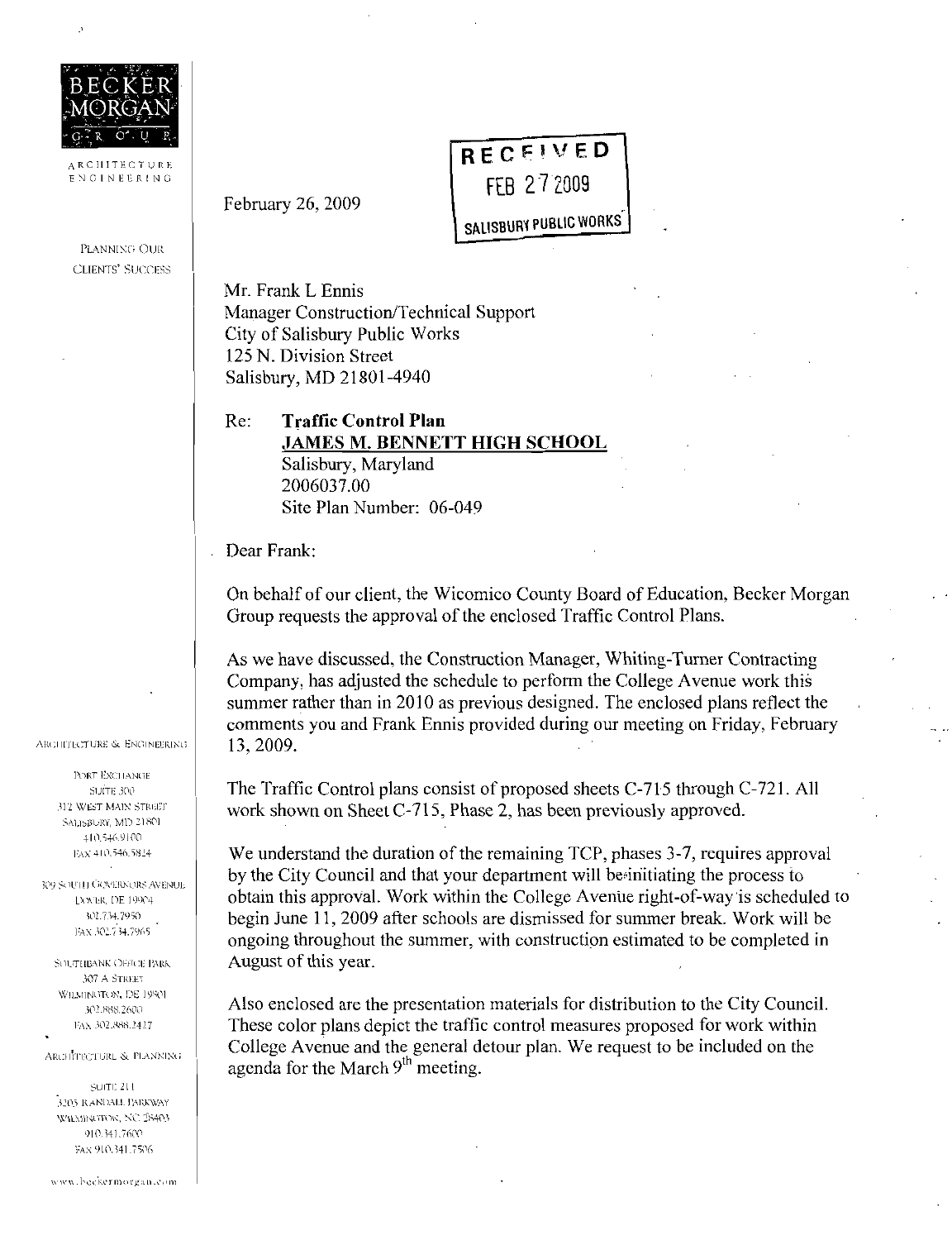

<sup>A</sup> RCHITECTUNE ENGINEERING

Thank you for your consideration in this matter. If you have any questions, please call

Sincerely,

BECKER MORGAN GROUP, INC.

ank you for your<br>
1.<br>
ncerely,<br>
CKER MORGA<br>
bbert W. Simkins,<br>
nior Associate<br>
1<br>
closures: Traffic

Robert W. Simkins, P.E. Senior Associate

/nll

Enclosures: Traffic Control Plan City Council Hand out

cc: Brian Foret, Wicomico County Board of Education Joe Vignale, Wicomico County Board of Education Lee Beauchamp, EIT, City of Salisbury cc: Brian For<br>Joe Vigna<br>Lee Beau<br>200603711ae-ltr.doc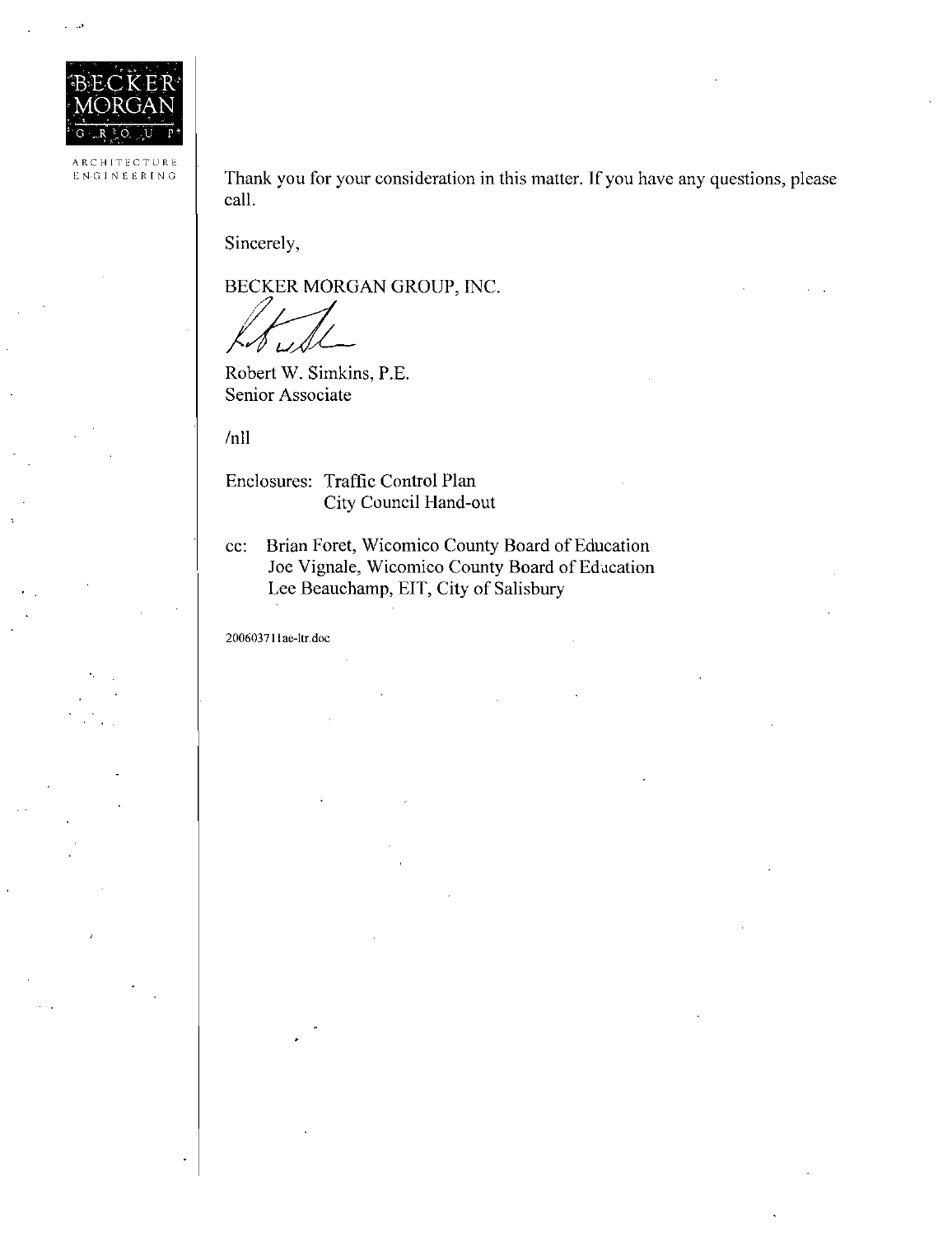

F:\AutoCAD\Projects\2006\200603700\dwg\E College Avenue Improvements\200603700-E COLLEGE AVE IMP-COPYHMS.dwg 2/17/2009 2:26:31 PM EST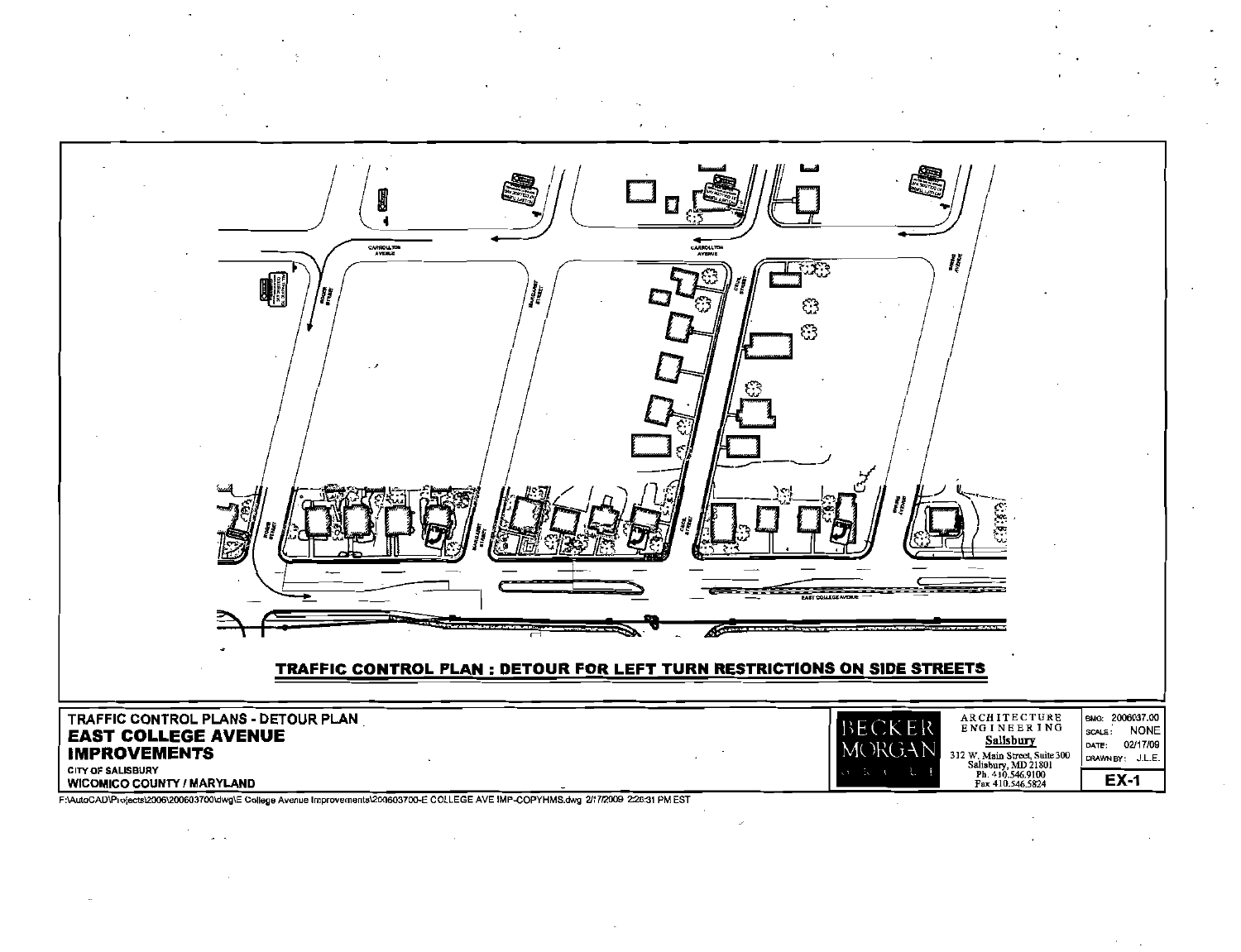

F:\AutoCAD\Projects\2006\200603700\dwg\E College Avenue Improvements\200603700-E COLLEGE AVE IMP-COPYHMS.dwg 2/17/2009 11:39:55 AM EST